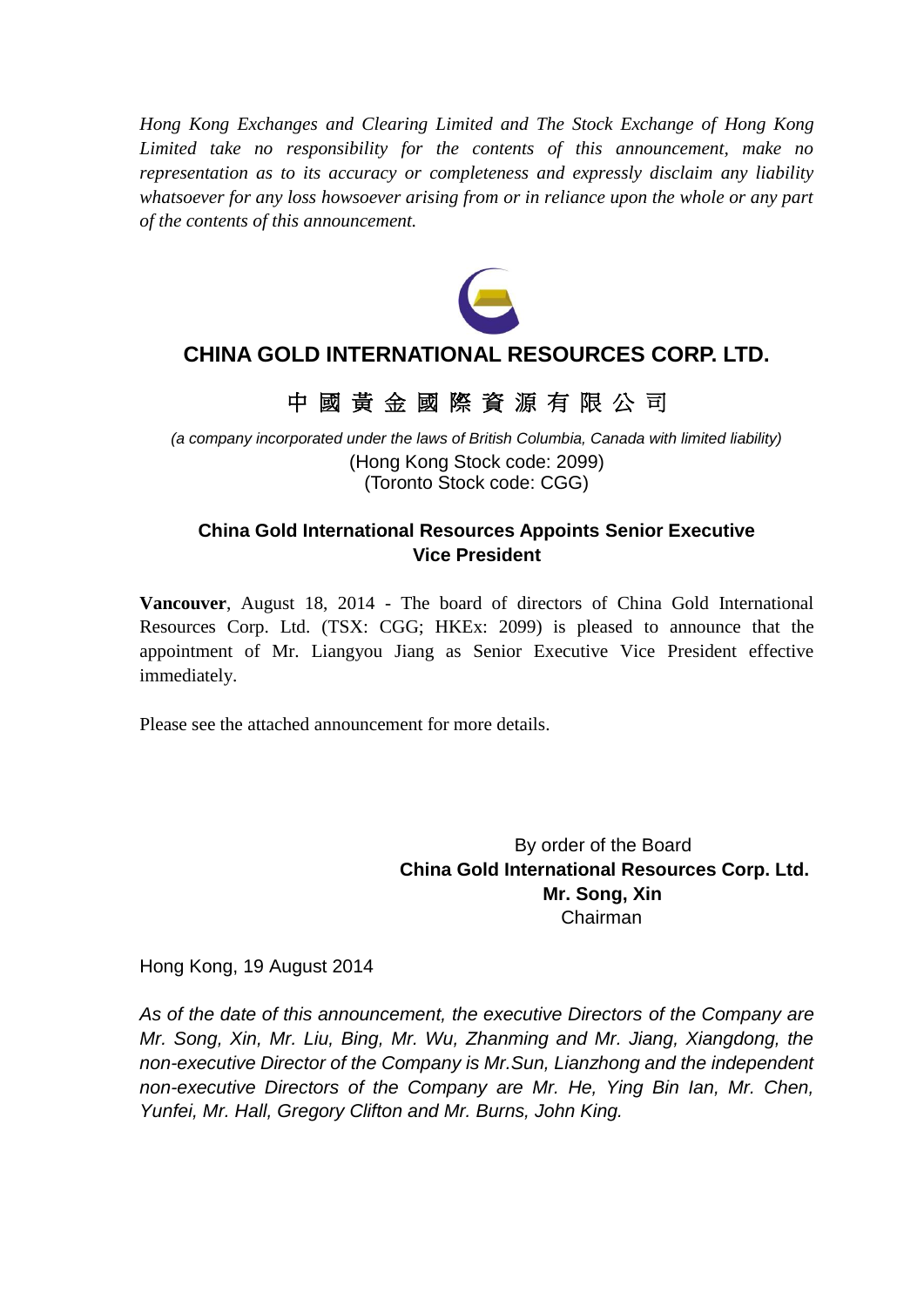

**\_\_\_\_\_\_**

### **China Gold International Resources Appoints Senior Executive Vice President.**

VANCOUVER, August 18, 2014 - China Gold International Resources Corp. Ltd. (TSX: CGG; HKEx: 2099) (the "Company" or "China Gold International Resources") is pleased to announce the appointment of Mr. Liangyou Jiang as Senior Executive Vice President effective immediately.

Mr. Jiang joined the Company in August 2010 as the General Manager of Tibet Huatailong Mining Development Corp. Ltd. ("Tibet Huatailong"), the Company's wholly-owned subsidiary, and in February 2012 was appointed as the Chairman of Tibet Huatailong. From September 2007, Mr. Jiang served as the Head of the Engineering Management Division of the Investment Management Department of China National Gold Group, the Company's principal shareholder and the largest gold producer in China, and in February 2008 he was appointed as a Manager of the Investment Management Department. Prior to joining China National Gold Group's headquarters, Mr. Jiang served as a General Manager of China Kazakhstan Mining Corp. Ltd., a subsidiary of China National Gold Group. From August 1987 to March 2005, Mr. Jiang worked at Changchun Gold Design Institute. He was appointed as a Chief Engineer of the Institute in February 2000 and then as a Vice President and Chief Engineer of the Institute since April 2002. Mr. Jiang won more than 20 provincial-level scientific and technological achievement awards and numerous honorary titles from various agencies. In 2005, Mr. Jiang was awarded the special allowance by the State Council. Mr. Jiang is a senior professional engineer, holds a bachelor's degree in mineral processing from Northeastern University, and is currently a Ph.D. candidate in mineral processing at Northeastern University.

As Senior Executive Vice President, Mr. Jiang replaces Mr. Zhanming Wu who resigned from the position. The Company is grateful to Mr. Wu for his excellent work and contributions to the company. Mr. Wu continues to serve as a Director of the Company.

Mr. Bing Liu, the Chief Executive Officer of the Company, commented, "We are fully certain that Mr. Jiang's dedication to the Company, his vast industry experience and his indepth understanding of all the strength and challenges of China Gold International will enable him and our other inspired executives to continue to build upon our successes and to keep growing our Company".

Analysts, investors, media and general public are encouraged to visit the Company's website, sedar.com or hkexnews.hk or contact the Company with any questions.

#### *About China Gold International Resources*

China Gold International Resources Corp. Ltd. is based in Vancouver, BC, Canada and operates both profitable and growing mines, the CSH Gold Mine in Inner Mongolia, and the Jiama Copper-Polymetallic Mine in Tibet Autonomous Region of the People's Republic of China. The Company's objective is to continue to build shareholder value by growing